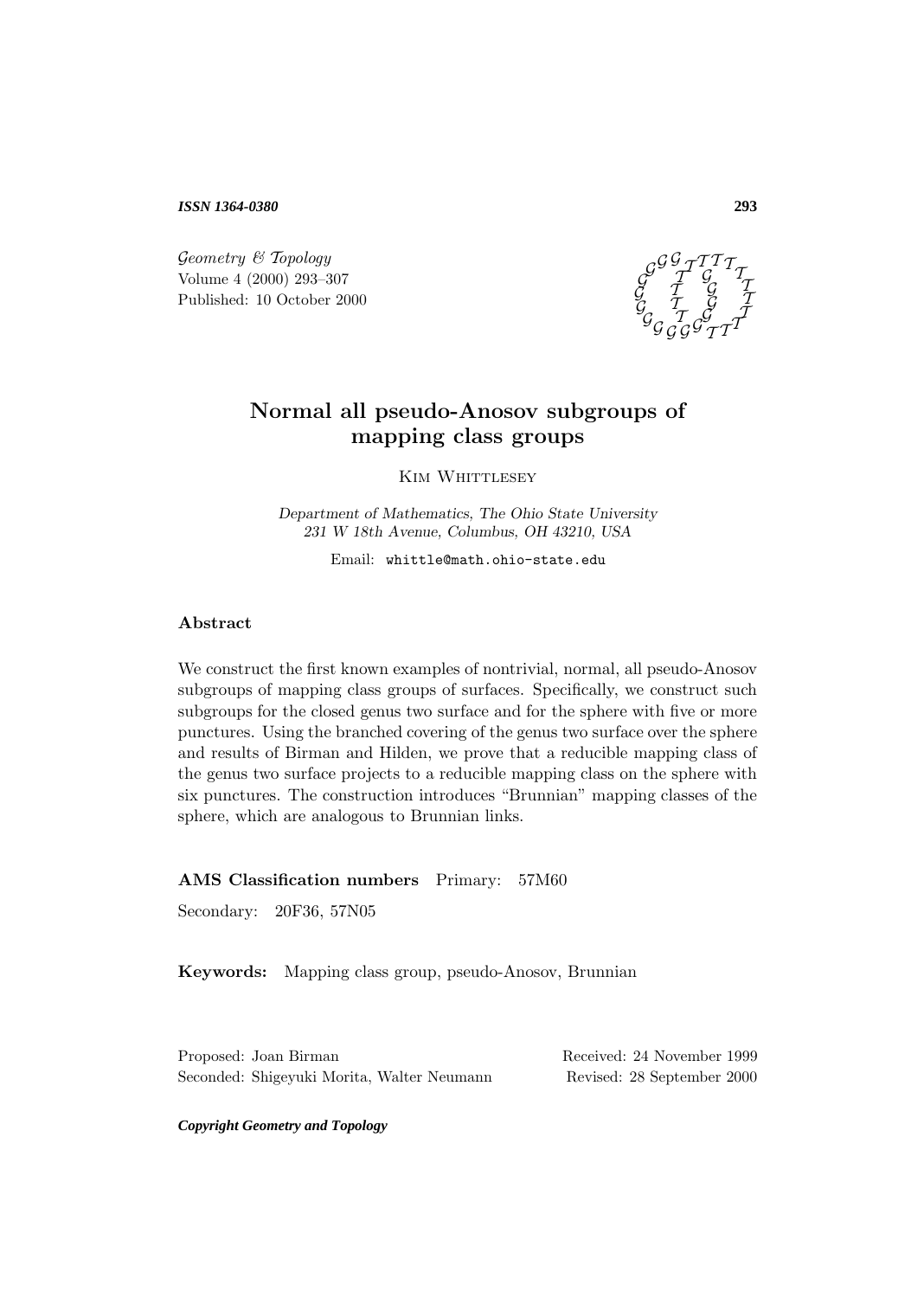## **1 Introduction**

In 1985, R C Penner, D D Long, and J D McCarthy asked the following question [7]: does there exist a nontrivial, normal subgroup of the mapping class group of a surface, all of whose nontrivial elements are pseudo-Anosov? This paper gives a positive answer for the case of a closed genus two surface and for the case of the sphere with five or more punctures. The approach is to construct a normal subgroup that avoids reducible and periodic elements; by work of Thurston, the remaining elements must all be pseudo-Anosov.

A Brunnian link is defined to be a nontrivial link such that every proper sublink is trivial. In section two we will define "Brunnian" mapping classes of the sphere and "Brunnian" sphere braids. Roughly speaking, a Brunnian sphere braid is analogous to a Brunnian link: it cannot "lose" a strand without becoming trivial; similarly, "Brunnian mapping classes of the n–punctured sphere" are those that become trivial if any of the punctures is "forgotten." The subgroup consisting of Brunnian mapping classes is a normal subgroup of the mapping class group of the n–punctured sphere. In section four we show that for  $n \geq 5$ , this subgroup has no reducible or periodic elements, thus proving

**Theorem 1.1** *For*  $n \geq 5$ *, The Brunnian subgroup*  $Br(S^2, n)$  *is a nontrivial* subgroup of  $M(S^2, n)$  all of whose nontrivial elements are pseudo-Anosov.

We use work of Birman and Hilden to lift the Brunnian subgroup of the mapping class group of the 6–punctured sphere to a "Brunnian subgroup" of the mapping class group of the closed genus two surface. We prove in section five that if a genus two mapping class is reducible, then the projection to the punctured sphere must also be reducible. The Brunnian subgroup for the genus two surface thus has no reducible elements except for the involution that gives the branched covering. To get rid of this element, we intersect with the kernel of the usual  $\mathbb{Z}_3$  homology representation.

**Theorem 1.2** *The intersection of the Brunnian subgroup*  $Br(\Sigma_2)$  *and the kernel of the*  $\mathbb{Z}_3$  *homology representation,*  $\rho: M(\Sigma_2) \to Sp(4, \mathbb{Z}_3)$ *, is a nontrivial normal subgroup of*  $M(\Sigma_2)$ , all of whose nontrivial elements are pseudo-Anosov.

# **2 Background and definitions**

Let Y be an orientable surface, possibly with boundary, and let  $\{y_1, \ldots, y_n\}$ be an n–element subset of  $Y$ . We begin by introducing a notation that will let us easily distinguish between several different mapping class groups for Y .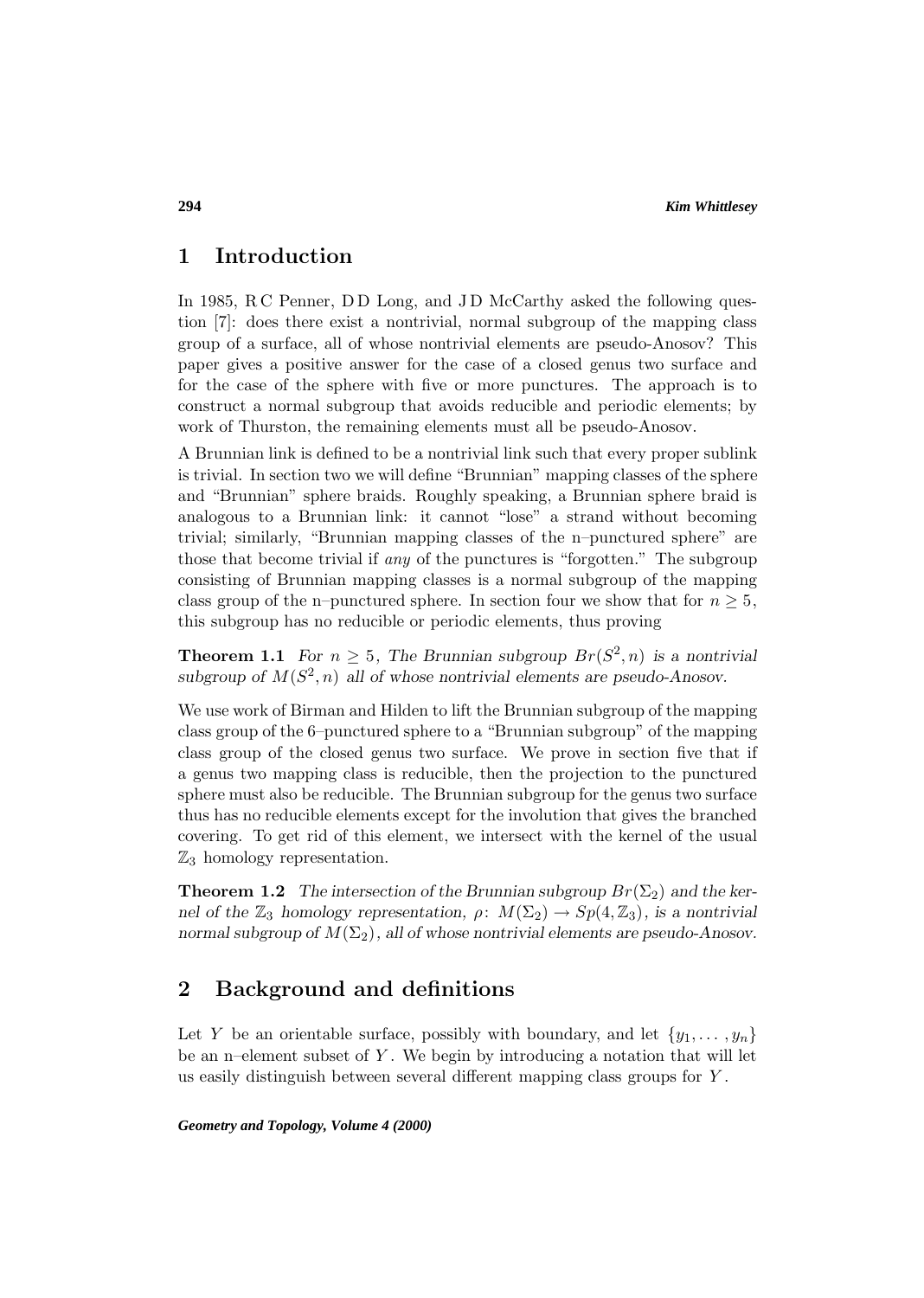#### **Definition 2.1** We define

- $F(Y, n)$  to be the group of all orientation preserving homeomorphisms  $h: Y \to Y$  that induce the identity permutation on the set of boundary components of  $Y$  and take the set of points  $\{y_1,\ldots,y_n\}$  to itself, and
- $M(Y,n) = \pi_0(F(Y,n))$  to be the corresponding mapping class group,
- $F^{\partial}(Y,n)$ , with a superscript  $\partial$ , to be the group of all orientation preserving homeomorphisms  $h: Y \to Y$  which fix the boundary pointwise and take the set of points  $\{y_1, \ldots, y_n\}$  to itself, and  $M^{\partial}(Y,n) = \pi_0(F^{\partial}(Y,n))$  to be the corresponding mapping class group,
- $F_p(Y, n)$ , with a subscript p (in analogy with pure braids), to be the group of all orientation preserving homeomorphisms  $h: Y \to Y$ that induce the identity permutation on the set of boundary components of Y, and also fix the  $y_i$  pointwise, ie,  $h(y_i) = y_i$ for all  $1 \leq i \leq n$ ,
- $M_n(Y,n) = \pi_0(F_n(Y,n))$  to be the corresponding mapping class group,
- $F_p^{\partial}(Y,n)$ , with both a superscript  $\partial$  and a subscript  $p$ , to be the group of all orientation preserving homeomorphisms  $h: Y \to Y$ which fix the boundary pointwise and fix the  $y_i$  pointwise, and  $M_p^{\partial}(Y,n) = \pi_0(F_p^{\partial}(Y,n))$  to be the corresponding mapping class group.

Note that the elements of these mapping class groups are not permitted to permute the boundary curves. A superscript  $\partial$  denotes that the homeomorphisms and isotopies restrict to the identity on the boundary curves. A subscript  $p$ denotes that the homeomorphisms do not permute the points  $y_1, \ldots, y_n$ . If the surface Y has no boundary, then  $M^{\partial}(Y,n) = M(Y,n)$ ; if there are no specified points, then we write simply  $M(Y)$  or  $M^{\partial}(Y)$ . The natural homomorphism from  $M^{\partial}(Y,n)$  to  $M(Y,n)$  has kernel generated by Dehn twists along curves parallel to the boundary curves.

The mapping class group most commonly found in the literature would have  $M(Y)$  as a subgroup; in these larger mapping class groups, mapping classes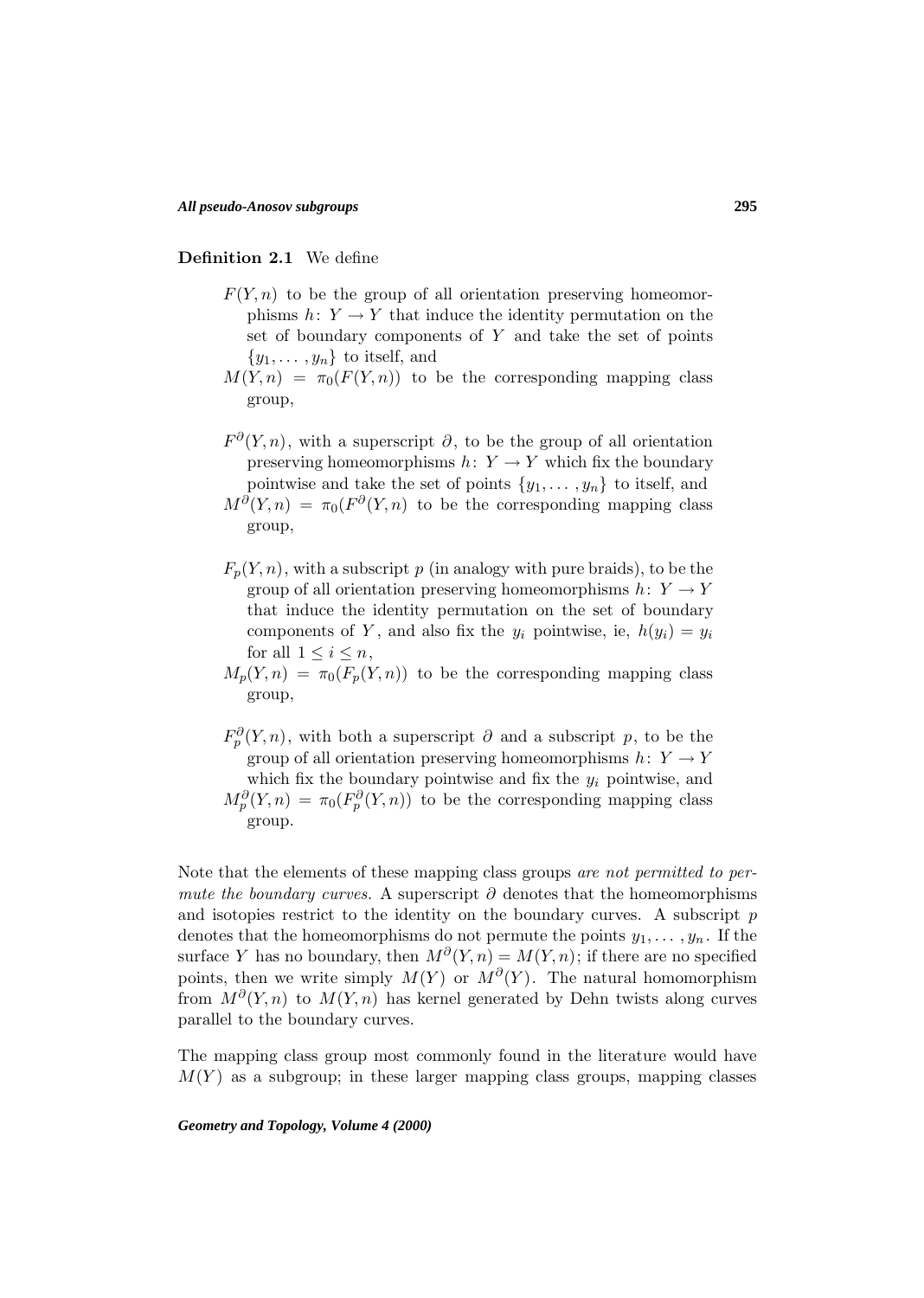may permute the boundary components, and isotopies do not restrict to the identity on the boundary components.

The notation  $[f]$  is used to denote the mapping class represented by a member f of any of these homeomorphism groups.

**Theorem 2.1** (Thurston [4]) *If* Y *is an orientable surface of negative Euler characteristic, then a mapping class*  $[h]$  *of*  $M(Y)$  *must be either* 

- (i) periodic, ie,  $[h]^n = 1$  for some  $n \neq 0$ , or
- (ii) *reducible, ie, having a representative that leaves invariant a non-empty collection of disjoint essential simple closed curves, none of which are isotopic to boundary curves, or*
- (iii) *pseudo-Anosov, ie, having a representative that leaves invariant a transverse pair of singular foliations*  $F^s$ ,  $F^u$  *with transverse measures*  $\mu^s$ ,  $\mu^u$ *such that*  $h(F^s, \mu^s) = (F^s, (1/\lambda)\mu^s)$  *and*  $h(F^u, \mu^u) = (F^u, \lambda\mu^u)$  *for some*  $\lambda > 1$ .

In knot theory, a Brunnian link is defined to be a nontrivial link such that every proper sublink is trivial [8, page 67]. In [6] Levinson introduces disk braids with an analogous property: a "decomposable braid" is one such that if any single arbitrary strand is removed, the remaining braid is trivial. We will define a Brunnian sphere braid analogously: removal of any strand gives a trivial braid. See Figure 1. Note that these braids must always be pure. Similarly, a *Brunnian* mapping class of the sphere will be one where if we "forget" any of the points, there is an isotopy to the identity fixing all of the other points. Note that in order to "remove" a strand or "forget" a point in a well defined way, we need to assume that the permutation induced by the mapping class actually fixes that strand or point.



Figure 1: A Brunnian sphere braid with four strands

Formally, then, let

 $B(S^2, n, y_i)$  be the subgroup of  $B(S^2, n)$  consisting of homeomorphisms such that  $h(y_i) = y_i$ , ie, the induced permutation of the points leaves  $y_i$  fixed, and let

*Geometry and Topology, Volume 4 (2000)*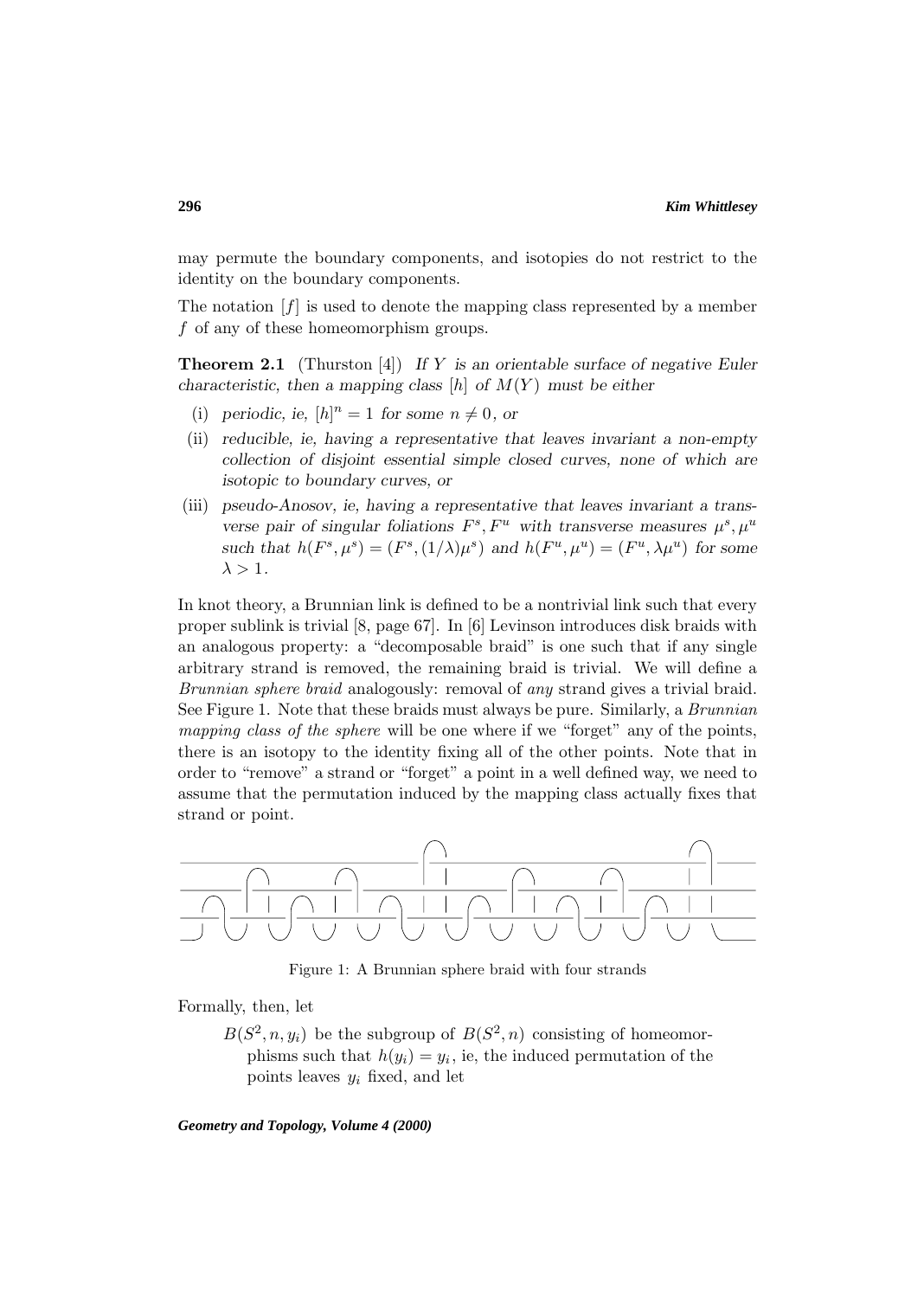*All pseudo-Anosov subgroups*

$$
M(S^2, n, y_i) = \pi_0(B(S^2, n, y_i)).
$$

Note that  $M(S^2, n, y_i)$  is a subgroup of  $M(S^2, n)$  of index n. Since a homeomorphism in  $B(S^2, n, y_i)$  leaves the set of  $n-1$  points  $\{y_1, \ldots, y_n\} \backslash y_i$  invariant, there is a well defined inclusion

$$
B(S^2, n, y_i) \rightarrow B(S^2, n-1),
$$

which induces a homomorphism

$$
L_i': M(S^2, n, y_i) \to M(S^2, n-1).
$$

We now consider the intersection of all *n* of these kernels,  $\bigcap_{i=1}^n \ker (L'_i)$ . This is clearly a normal subgroup of  $M(S^2, n)$ . An element in this subgroup must act as the identity permutation on the  $n$  points.

Alternatively, if we define  $L_i$  to be the restriction of  $L'_i$  to  $M_p(S^2, n)$ ,

$$
L_i\colon M_p(S^2, n) \to M_p(S^2, n-1),
$$

then

$$
\bigcap_{i=1}^{n} \ker (L_{i}) = \bigcap_{i=1}^{n} \ker (L'_{i}).
$$

**Definition 2.2** We will call the maps  $L_i$  the *forget*  $y_i$  *maps*, and define the n–strand Brunnian subgroup of the sphere,  $Br(S^2, n)$ , to be

$$
Br(S^2, n) = \bigcap_{i=1}^{n} \ker (L_i) = \bigcap_{i=1}^{n} \ker (L'_i).
$$

Elements of this subgroup will be called *Brunnian mapping classes* of  $M(S^2, n)$ .

We now define Brunnian mapping classes of the genus two torus. Let  $\Sigma_2$  be the closed orientable genus two surface, and let  $M(\Sigma_2)$  be its mapping class group. There is a 2–fold branched covering  $\pi: \Sigma_2 \to S^2$ ; it has six branch points which we will denote by  $y_1, \ldots, y_6 \in S^2$ . The group of covering transformations is generated by a hyper-elliptic involution i, and [i] is central in  $M(\Sigma_2)$ . Let  $M(S<sup>2</sup>, 6)$  be the mapping class group of the sphere, with the branch points as the specified points.

**Lemma 2.2** (Birman and Hilden [1, pages 183–189]) *There is an exact sequence*

$$
1 \to \langle [i] \rangle \to M(\Sigma_2) \xrightarrow{p} M(S^2, 6) \to 1
$$

*where* p takes the standard generating Dehn twists  $[\Delta_1], \ldots, [\Delta_5]$  to the stan*dard generators of*  $M(S^2, 6)$ *,*  $[\sigma_1], \ldots, [\sigma_5]$ *, which switch adjacent branch points on* S<sup>2</sup> *.*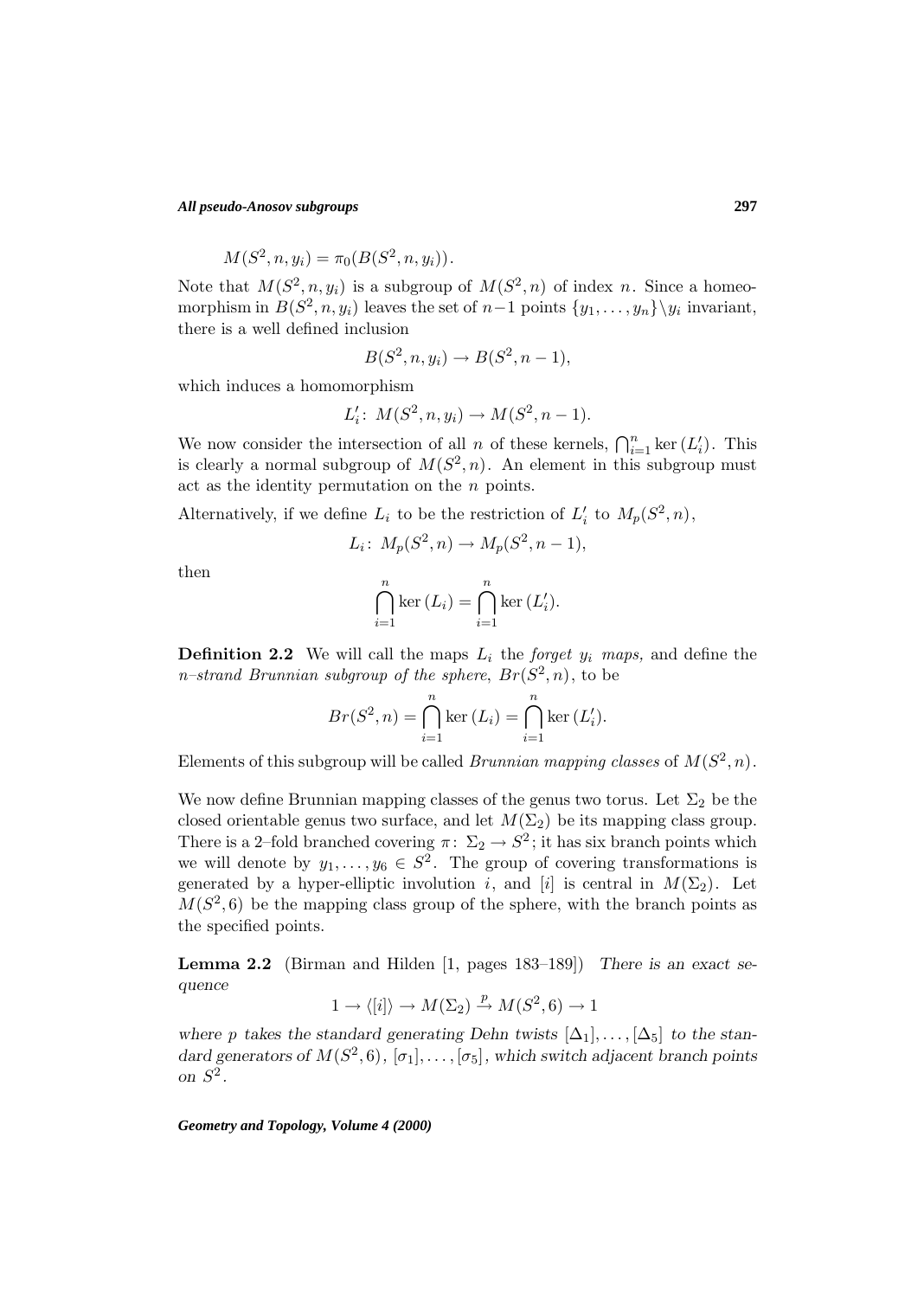**Definition 2.3** The Brunnian subgroup  $Br(\Sigma_2)$  of  $M(\Sigma_2)$  is the preimage of the six strand Brunnian subgroup of the sphere:

$$
Br(\Sigma_2) = p^{-1}(Br(S^2, 6))
$$

Elements of  $Br(\Sigma_2)$  will be called *Brunnian mapping classes of*  $\Sigma_2$ . Note that  $Br(\Sigma_2)$  is a normal subgroup of  $M(\Sigma_2)$ .

Finally, we discuss homology with  $\mathbb{Z}_3$  coefficients. Since  $H_1(\Sigma_2, \mathbb{Z}_3)=(\mathbb{Z}_3)^4$ , there is a representation

$$
\rho\colon\thinspace M(\Sigma_2)\to Sp(4,{\mathbb Z}_3)
$$

taking a mapping class to its induced map on homology.

We now restate the main theorem of this paper.

**Theorem 1.2** *The intersection of the Brunnian subgroup*  $Br(\Sigma_2)$  *and the kernel of the*  $\mathbb{Z}_3$  *homology representation,*  $\rho: M(\Sigma_2) \to Sp(4, \mathbb{Z}_3)$ *, is a nontrivial normal subgroup of*  $M(\Sigma_2)$ , all of whose nontrivial elements are pseudo-Anosov.

**Remark** The methods used in this paper will not work to produce normal all pseudo-Anosov subgroups for higher genus surfaces, since those mapping class groups contain no central element to act as a covering transformation. However, we conjecture that normal all pseudo-Anosov subgroups do exist for higher genus surfaces.

## **3 Preliminary lemmas**

We need the following fairly basic lemma, whose proof we include for the sake of completeness.

**Lemma 3.1** *Given a closed orientable surface* X *with specified points*  $x_1, \ldots, x_n$ , and a closed disk  $D \subset X$  containing  $x_n$  but none of  $x_1, \ldots, x_{n-1}$ , *the map*

$$
M_p(\overline{X-D}, n-1) \to M_p(X, n)
$$

*induced by inclusion is an isomorphism.*

**Proof** Recall that  $M_p(\overline{X-D}, n-1)$  is defined to be the group of isotopy classes of self homeomorphisms of  $\overline{X - D}$  that fix each of  $x_1, \ldots, x_{n-1}$ . Any homeomorphism or isotopy of  $\overline{X - D}$  fixing  $x_1, \ldots, x_{n-1}$  can be extended to

*Geometry and Topology, Volume 4 (2000)*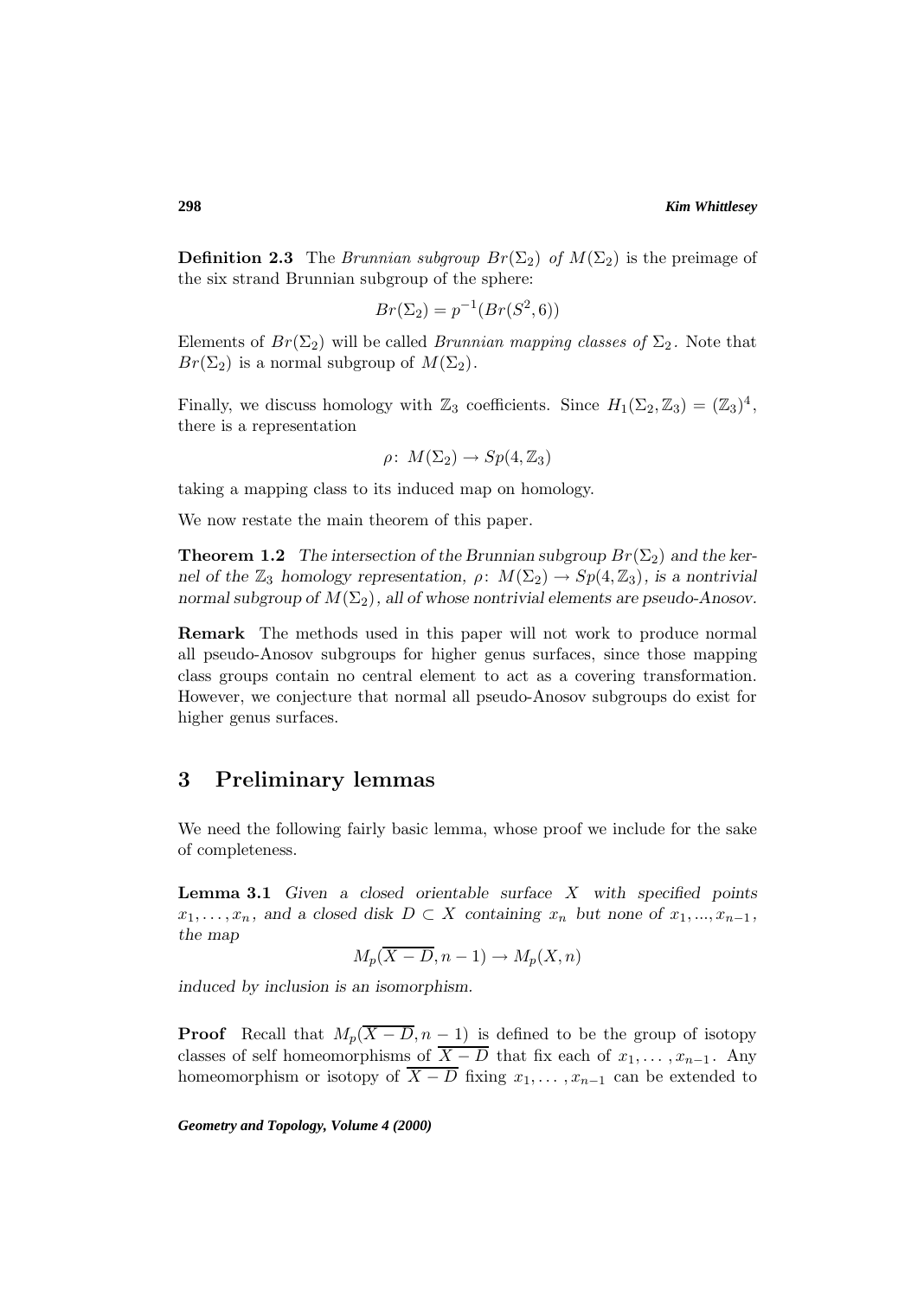#### *All pseudo-Anosov subgroups*

one on X fixing  $x_1, \ldots, x_n$ . To prove that the above map is one-to-one, we must show: given a homeomorphism  $f: X \to X$  that fixes each of  $x_1, \ldots, x_{n-1}$ and leaves D invariant, and an isotopy  $h_t: X \to X$  fixing  $x_1, \ldots, x_n$  and going from the identity to f, there is an isotopy  $H_t: \overline{X-D} \to \overline{X-D}$  going from the identity on  $\overline{X - D}$  to the restriction of f to  $\overline{X - D}$ .

Choose a closed disk D' such that  $D \subset \text{int}D', x_1, \ldots, x_{n-1} \notin D'$ , and further  $h_t(X - D') \cap D = \phi$  for all t. Let  $g_t: D \cup X - D' \to X$  be an isotopy that is constant on D and agrees with  $h_t$  on  $\overline{X - D'}$ . Using an isotopy extension theorem for topological manifolds [3],  $g_t$  can be extended to an isotopy  $G_t: X \to X$ .  $G_0$  is the identity map; thus by construction,  $G_1|_{\overline{X-D}}$  is trivial in  $M_n(\overline{X - D}, n - 1)$ .

Unfortunately,  $G_1|_{\overline{X-D}}$  may not agree with  $f|_{\overline{X-D}}$ . They are the same on  $X - D'$ , but  $f|_{\overline{D'-D}}$  may not equal  $G_1|_{\overline{D'-D}}$ . However, on  $D'-D$ , an annulus, any two functions are isotopic to each other by an isotopy which fixes  $\partial D'$ pointwise but can vary along  $\partial D$ . If we attach such an isotopy between  $G_1|_{\overline{D'-D}}$ and  $f|_{\overline{D'-D}}$  to the constant isotopy on  $X - D'$ , we get an isotopy  $J_t: X - D \to \overline{D' - D}$  $X - D$  going from  $G_1|_{\overline{X-D}}$  to  $f|_{\overline{X-D}}$ .

**Lemma 3.2** (Birman [2, page 217]) *Let* X *be a a closed orientable surface with specified points*  $x_1, \ldots, x_n$ , and let  $L_n: M_p(X, n) \to M_p(X, n-1)$  be the *"forget* x<sup>n</sup> *map". Then there is a long exact sequence ending*

$$
\to \pi_1(F_p(X, n-1)) \to \pi_1(X \setminus \{x_1, \dots, x_{n-1}\}) \xrightarrow{d} M_p(X, n) \xrightarrow{L_n} M_p(X, n-1) \to 1.
$$
  
Moreover, ker *d* is contained in the center of  $\pi_1(X \setminus \{x_1, \dots, x_{n-1}\})$ .

**Remark** Since  $\pi_1(X \setminus \{x_1, \ldots, x_{n-1}\})$  has trivial center unless  $X = S^2$  and  $n = 3$ , or  $X = T$  and  $n = 1$ , in all but these cases we get a short exact sequence

$$
1 \to \pi_1(X \setminus \{x_1, \ldots, x_{n-1}\}) \to M_p(X, n) \stackrel{L_n}{\to} M_p(X, n-1) \to 1.
$$

**Proof** The proof follows the lines of Lemmas 4.1.1 and 4.2.1 in [B]. Namely, first one must show that the evaluation map

$$
\epsilon\colon F_p(X,n-1)\to X\setminus\{x_1,\ldots,x_{n-1}\}\
$$

taking h to  $h(x_n)$  is a locally trivial fibering map with fiber  $F_p(X, n)$ . The exact sequence above is then the exact homotopy sequence of the fibering. Finally, elements of  $\ker d$  can be shown to commute with everything in  $\pi_1(X \setminus \{x_1, \ldots, x_{n-1}\}).$  $\Box$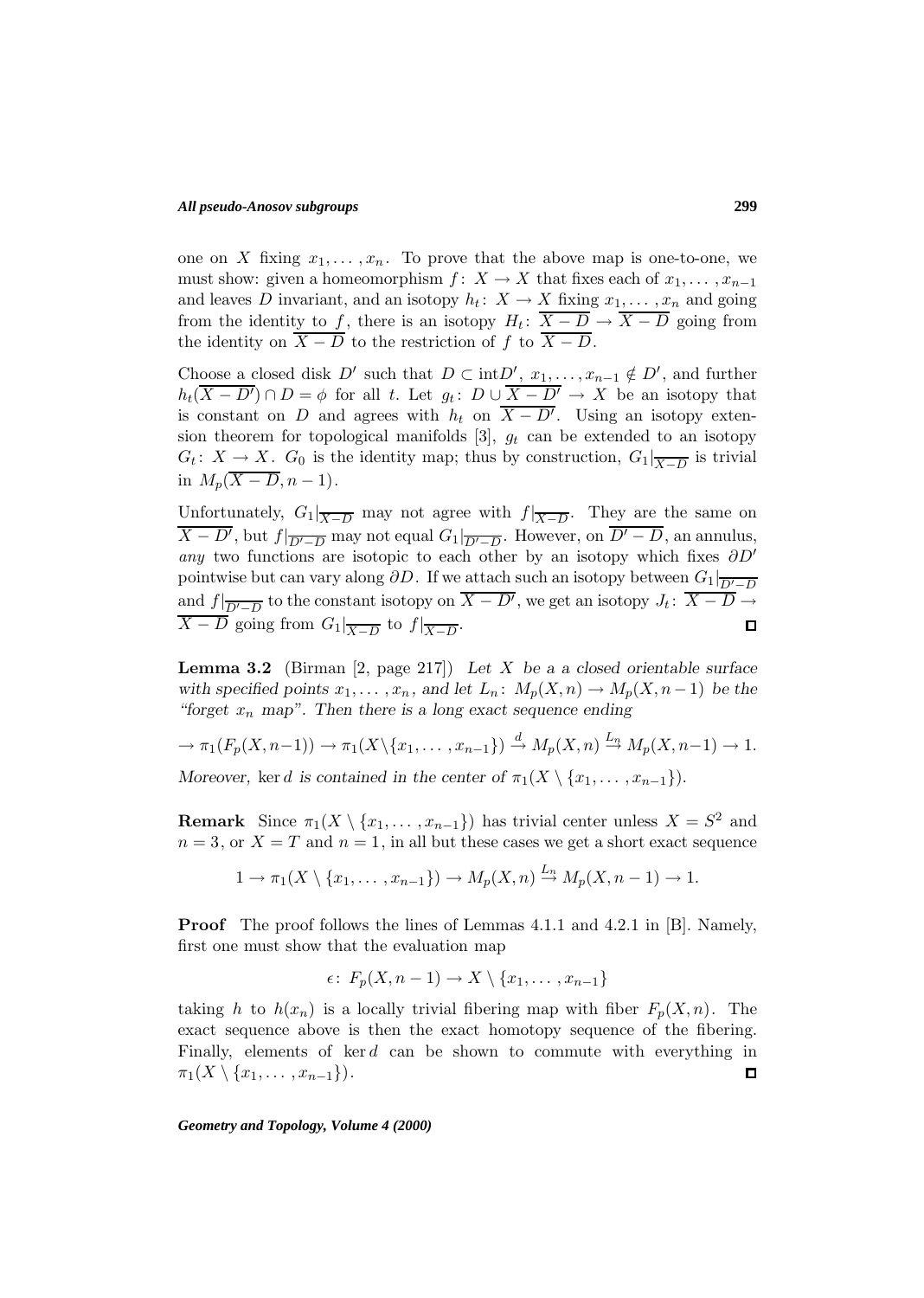# **4 Periodic and reducible Brunnian mapping classes of** S<sup>2</sup> **are trivial**

We first consider periodic maps in  $M(S^2, n)$ . Lemma 3.2 tells us that for  $n \geq 4$ , there is an exact sequence

$$
1 \to \pi_1(S^2 \setminus \{x_1, ..., \hat{x_i}, ..., x_n\}) \to M_p(S^2, n) \stackrel{L_i}{\to} M_p(S^2, n-1) \to 1
$$

for each  $L_i$ , the "forget about  $y_i$ " map. Therefore, when  $n \geq 4$ , the subgroup of Brunnian sphere mapping classes is a free group, and has no nontrivial periodic elements.

**Definition 4.1** A reducible homeomorphism in  $F(S^2, n)$  is one that leaves invariant a collection of disjoint essential closed curves, none of which is isotopic to a simple loop around a single point. A reducible element of  $M(S^2, n)$  is one with a reducible representative.

**Theorem 4.1** *For*  $n \geq 5$ *, an element of*  $Br(S^2, n)$  *that is also reducible must be trivial.*

**Proof** Let [g] be a reducible element of  $Br(S^2, n)$ , for some  $n \geq 5$ , and let g be a representative of  $[q]$  that leaves invariant a collection of disjoint essential closed curves in  $S^2$ . Let E be one these curves. E separates the sphere into two open hemispheres, each containing at least two of the n points  $y_1, \ldots, y_n$ . Some power  $h = g^r$  leaves the curve E itself invariant. Since  $[h]$  is Brunnian, it does not permute the  $n$  points, and so we can isotope  $h$  so that that it restricts to the identity on E. We will show that  $[h]$  is trivial. Then, since  $Br(S^2, n)$ contains no nontrivial periodic elements, [g] must also be trivial.

Let  $D^+$  and  $D^-$  be the closures of the two components of  $S^2 \setminus E$ . We will refer to these as the upper and lower hemispheres, respectively. If a homeomorphism h fixes E and the n points  $y_1, \ldots, y_n$ , then it restricts to homeomorphisms of  $D^+$  and  $D^-$ . For convenience, we define the following notation: if  $h|D^+=f$ and  $h|D^-=g$ , we write  $h=(f,g)$ . Similarly, given any two homeomorphisms f and g on the hemispheres that fix the points and  $E$ ,  $(f, g)$  denotes the homeomorphism of the sphere gotten by attaching  $f$  and  $g$  along  $E$ .

As we are interested in Brunnian mapping classes, let us consider what happens when we "forget" all but one of the points on the top hemisphere. Let  $k$  be the number of the  $y_i$  on the bottom hemisphere, so that there are  $n - k$  points on the top hemisphere. Forgetting all but one of the  $y_i$  from the top hemisphere will leave a total of  $k + 1$  points to be fixed under isotopies.

*Geometry and Topology, Volume 4 (2000)*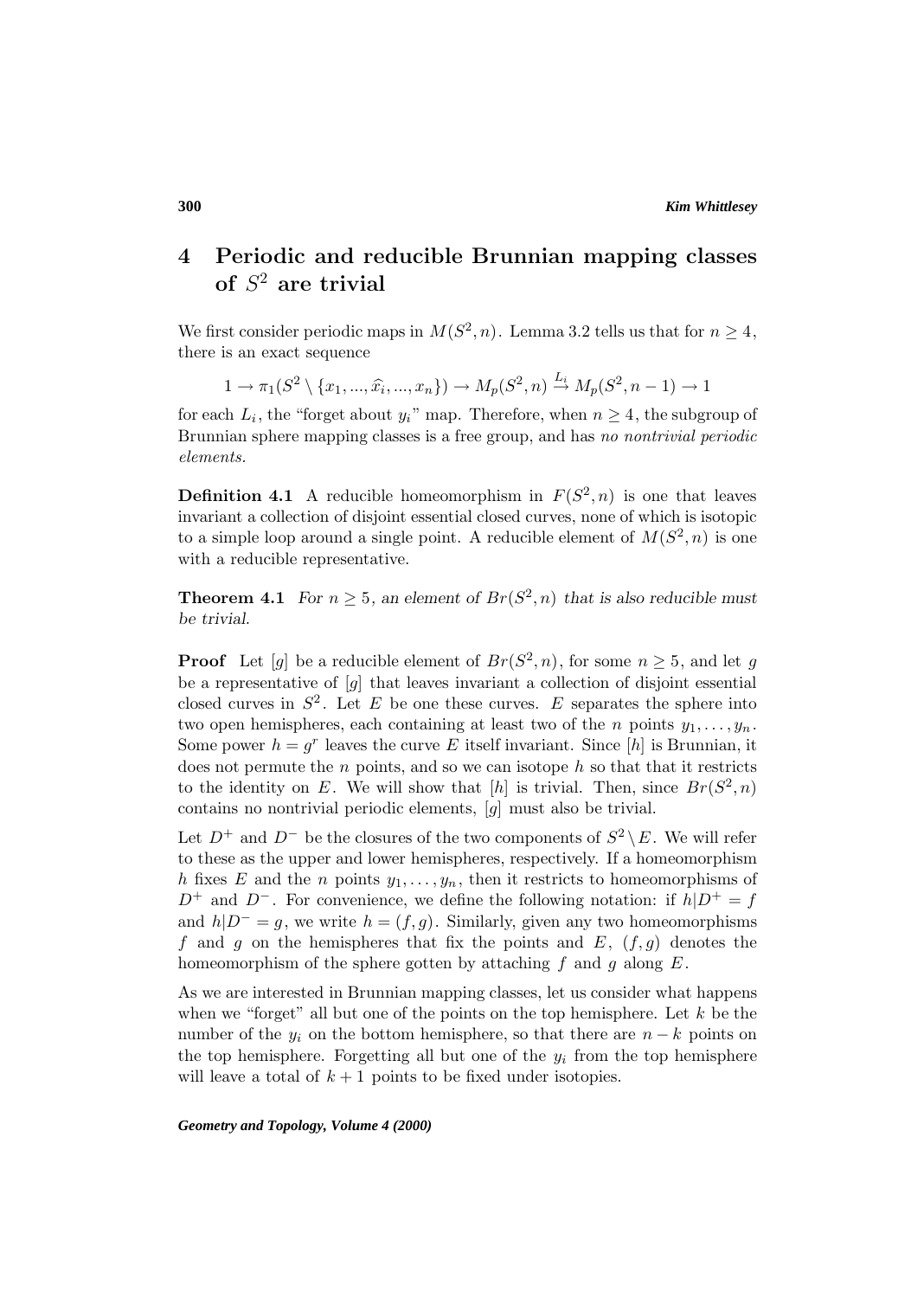Consider a Brunnian mapping class  $[h]$  with a representative h that fixes E. When we forget all but one point of the upper hemisphere, the image of  $[h]$ in  $M_p(S^2, k+1)$  must be trivial. Let  $h_+ = h|D^+$  and  $h_- = h|D^-$ , so that  $h = (h_+, h_-).$ 

**Claim 1**  $[(h_+, h_-)] = [(1, h_-)]$  *as elements of*  $M_p(S^2, k+1)$ *.* 

**Proof**  $M^{\partial}(D^+, 1) = 1$ , so there is an isotopy of the disk  $D^+$ , fixing the one point and the boundary, taking  $h_+$  to the identity. Attach this isotopy to the constant isotopy on  $D^-$ .  $\Box$ 

**Claim 2** *The homomorphism*  $j: M_p^{\partial}(D^-, k) \to M_p(S^2, k+1)$  *taking*  $[f] \to$ [(1, f)] *has kernel generated by a single Dehn twist* [T∂D<sup>−</sup> ] *along a simple closed curve parallel to the boundary.*

**Proof**  $M_p(S^2, k+1) \cong M_p(D^-, k)$ , by Lemma 3.1. However, the kernel of the map  $M_p^{\partial}(D^-, k) \to M_p(D^-, k)$  is generated by the Dehn twist along a curve parallel to the boundary of  $D^-$ .  $\Box$ 

Since  $[(1, h_{-})] = [(h_{+}, h_{-})] = [h] = 1$  as elements of  $M_p(S^2, k+1)$ ,  $[h_{-}]$  is a power of  $[T_{\partial D}$ - ] in  $M_p^{\partial}(D^-, k)$ , and so  $h_-$  is isotopic to a power of  $T_{\partial D^-}$  by an isotopy fixing the boundary and all of the original  $y_i$  that were on  $D^-$ .

Since we were careful to choose  $E$  so that at least two points were on each hemisphere, we can repeat this argument upside down to show that  $h_{+}$  is isotopic to power of  $T_{\partial D^+}$  by an isotopy fixing the boundary  $\partial D^+$  and all of the original  $y_i$  on  $D^+$ . By joining these two isotopies of the hemispheres along  $E = \partial D^{+} = \partial D^{-}$ , we acquire a isotopy on the sphere fixing all n points. Thus

$$
[h] = [(h_+,h_-)] = [(T^r_{\partial D^+},T^s_{\partial D^-})] = [T^{r+s}_E]
$$

in  $M_p(S^2, n)$ , where  $T_E$  is a Dehn twist along E, and r and s are integers.

To finish the proof of the lemma, we note that  $M_p(S^2, 4)$  is a free group; if we forget all but two points on each hemisphere,  $[T_E]$  is mapped to a generator of  $M_p(S^2, 4)$ , and thus  $r + s = 0$ . This is where we need that  $n \geq 5$ , so that there is point to be lost to obtain a trivial element of  $M_p(S^2, 4)$ .  $\Box$ 

We have shown that there are no nontrivial periodic or reducible elements in  $Br(S^2, n)$  for  $n \geq 5$ . Thus all nontrivial elements must be pseudo-Anosov.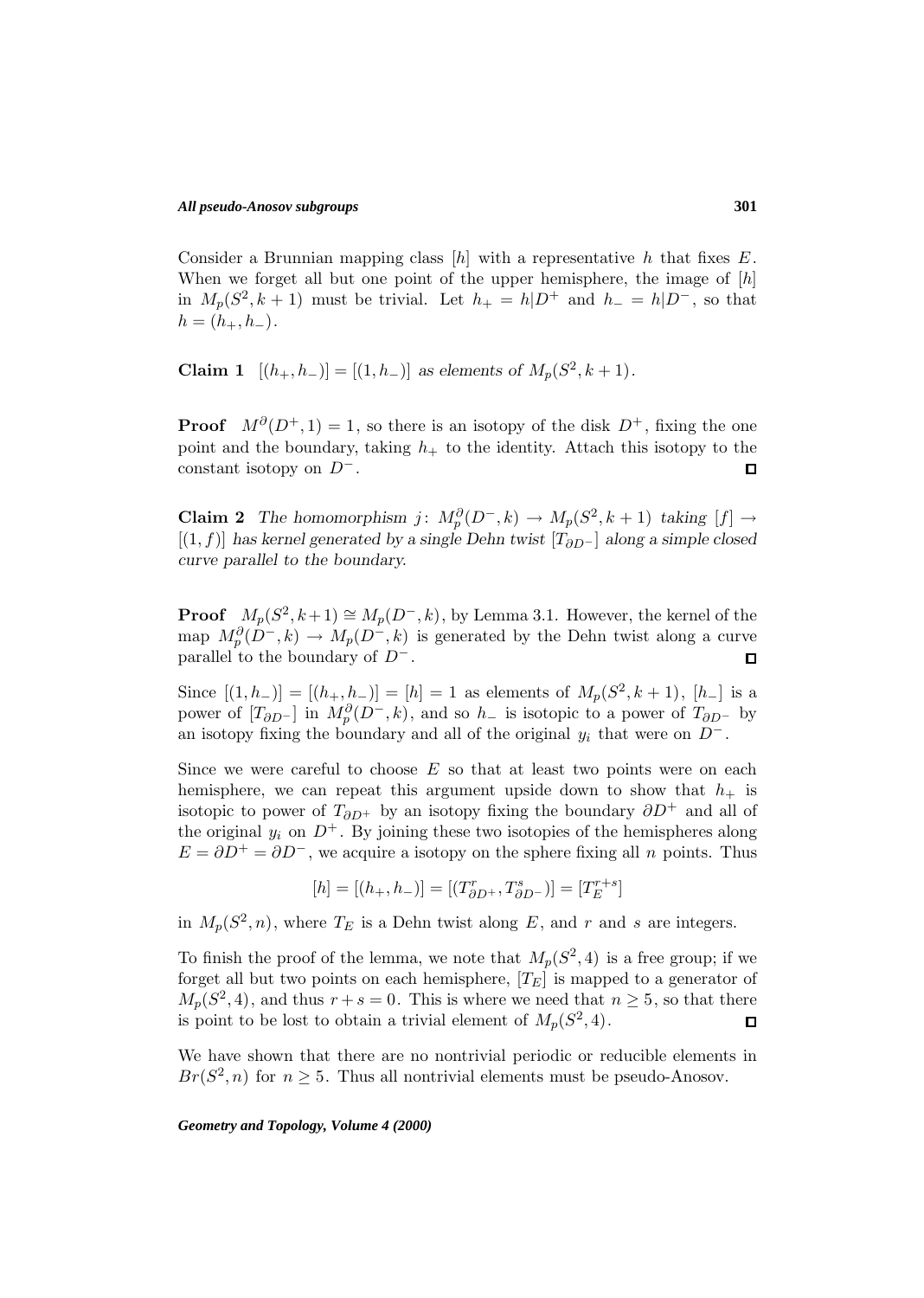# **5 Reducible and periodic mapping classes on the genus two surface**

We now consider what happens to mapping classes of  $\Sigma_2$  when they are projected to the sphere. Recall from section two that there is a branched covering  $\pi: \Sigma_2 \to S^2$  with branch points  $y_1, \ldots, y_6$ , and that we have chosen these points to be the six specified points for  $M(S^2, 6)$ . Also recall from Lemma 2.2 that there is a surjective map from  $M(\Sigma_2)$  to  $M(S^2, 6)$  whose kernel is generated by [i], the mapping class of the covering involution. The Brunnian subgroup  $Br(\Sigma_2)$  is the preimage of  $Br(S^2, 6)$  under this map.

Any periodic element of  $Br(\Sigma_2)$  projects to a periodic element of  $Br(S^2, 6)$ , which must be trivial. Thus, the *only* periodic element in  $Br(\Sigma_2)$  is the involution  $[i]$ .

**Theorem 5.1** *Reducible mapping classes in*  $M(\Sigma_2)$  *project to reducible mapping classes in*  $M(S^2, 6)$ *.* 

Let  $x_1, ..., x_6 \in \Sigma_2$  be the preimages of the six branch points  $y_1, ..., y_6 \in S^2$ . Let  $C$  be a simple closed curve that is invariant under the involution  $i$  and contains  $x_1$  and  $x_2$ . C will project down to a simple line segment connecting  $y_1$  and  $y_2$ on  $S^2$ . Let C' on  $S^2$  be a simple closed curve that is the boundary of a small connected neighborhood of that line segment. See Figure 2.



Figure 2: (a) Example of S and C (b) Example of S' and  $C'$ 

Let  $S$  be an essential separating simple closed curve that is also invariant under  $i$ , does not intersect  $C$ , and which separates the branch cover points into sets  ${x_1, x_2, x_3}$  and  ${x_4, x_5, x_6}$ . Let S' on S<sup>2</sup> be the image of S.

Note that although there are many choices for  $S$  and  $C$ , these choices differ only by the action of elements of  $M(\Sigma_2)$ .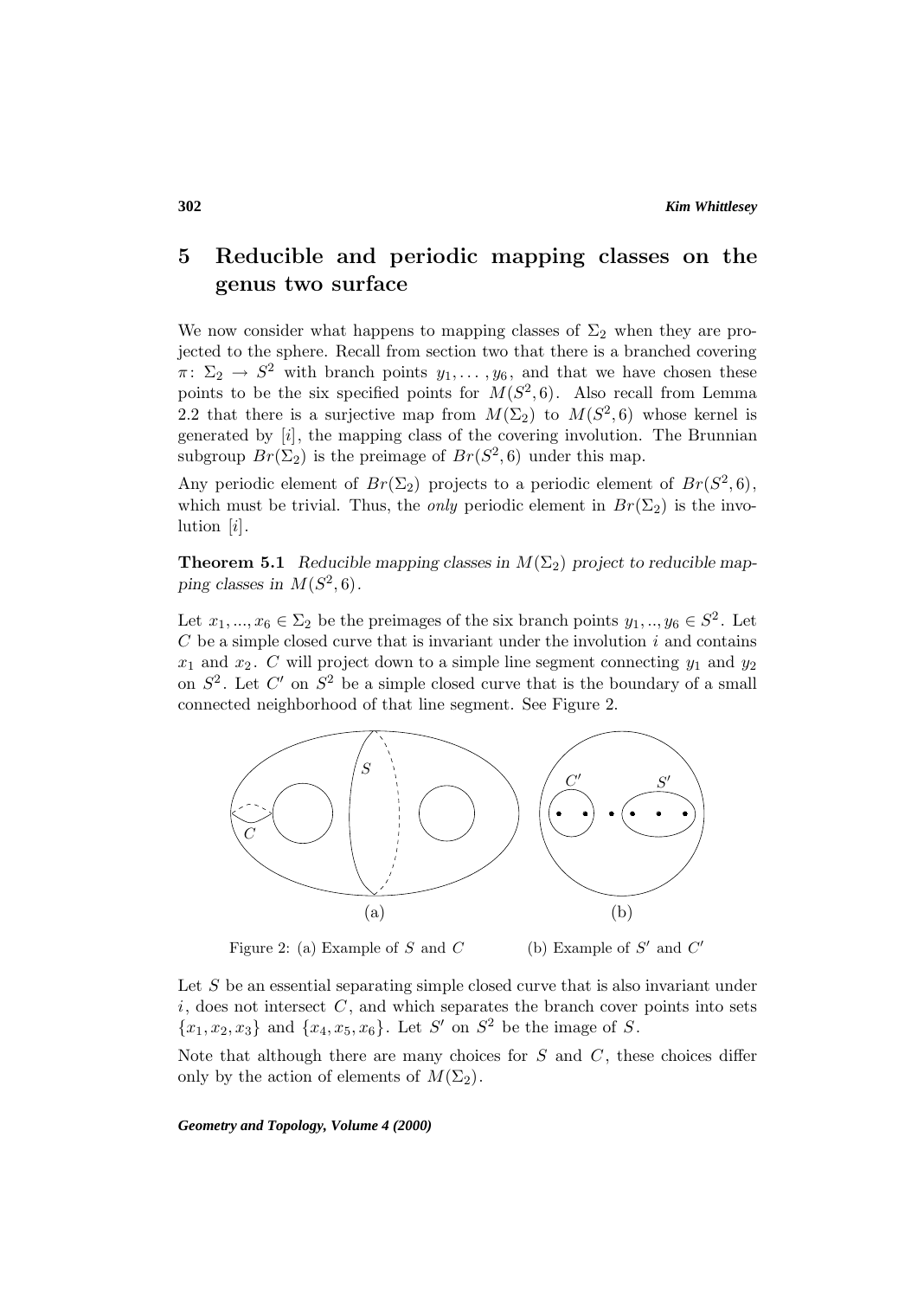**Lemma 5.2** *If*  $f: \Sigma_2 \to \Sigma_2$  *is a homeomorphism that leaves C invariant, then*  $p([f])$  *has a representative fixing C'.* 

**Proof** The proof is to analyze what happens when we cut  $\Sigma_2$  along C and then cap off one of the holes.

Let  $N(C)$  be an annular neighborhood of C. Then the closure of  $\Sigma_2 \setminus N(C)$  is a genus one surface with two disjoint disks removed. We will call this surface  $T-2$ . Recall that  $M^{\partial}(T-2)$  is the group of isotopy classes of the set of homeomorphisms of  $T-2$  that fix the boundaries pointwise. Inclusion of  $T-2$ into  $\Sigma_2$  induces a well defined map

$$
\phi\colon M^{\partial}(T-2)\to M(\Sigma_2).
$$

Given an orientation preserving homeomorphism  $f$  that leaves  $C$  invariant, we can assume that f or  $f_i$  restricts to the identity on the annular neighborhood  $N(C)$ . Since we need only prove a fact about  $p(|f|)$ , assume that f fixes the annular neighborhood. Then f restricts to a homeomorphism  $f' : T-2 \rightarrow T-2$ that fixes the boundary components pointwise. Thus  $[f']$  is an element of  $M^{\partial}(T-2)$ , and  $\phi([f']) = [f]$ ; ie, [f] is in the image of  $\phi$ . To prove the lemma it is enough to find generators for  $M^{\partial}(T-2)$  and show that their images in  $M(\Sigma_2)$  satisfy the conclusion.

Recall that we define  $M(T-2)$  to be the group of isotopy classes of the set of homeomorphisms of  $T-2$  that may vary along the boundary components, but do not switch them. There is an exact sequence

$$
1 \to \langle T_{\partial 1}, T_{\partial 2} \rangle \to M^{\partial}(T-2) \to M(T-2) \to 1
$$

where  $T_{\partial 1}$  and  $T_{\partial 2}$  are the twists about the boundaries.

If we cap off the holes of  $T-2$  with pointed disks, we obtain a genus one torus T with two specified points,  $p_1$  and  $p_2$ . Recall that  $M_p(T, 2)$  is the group of isotopy classes of the set of homeomorphisms of T that fix both  $p_1$  and  $p_2$ . Lemma 3.1 tells us that the homomorphism from  $M(T-2)$  to  $M_p(T, 2)$ induced by the capping off will be an isomorphism.

$$
M(T-2) \cong M_p(T,2)
$$

If  $L_2$ :  $M_p(T, 2) \rightarrow M(T, 1)$  is the "forget  $p_2$ " map, then by the Remark after Lemma 3.2, the following sequence is exact.

$$
1 \to \pi_1(T - p_1) \to M_p(T, 2) \stackrel{L_2}{\to} M(T, 1) \to 1
$$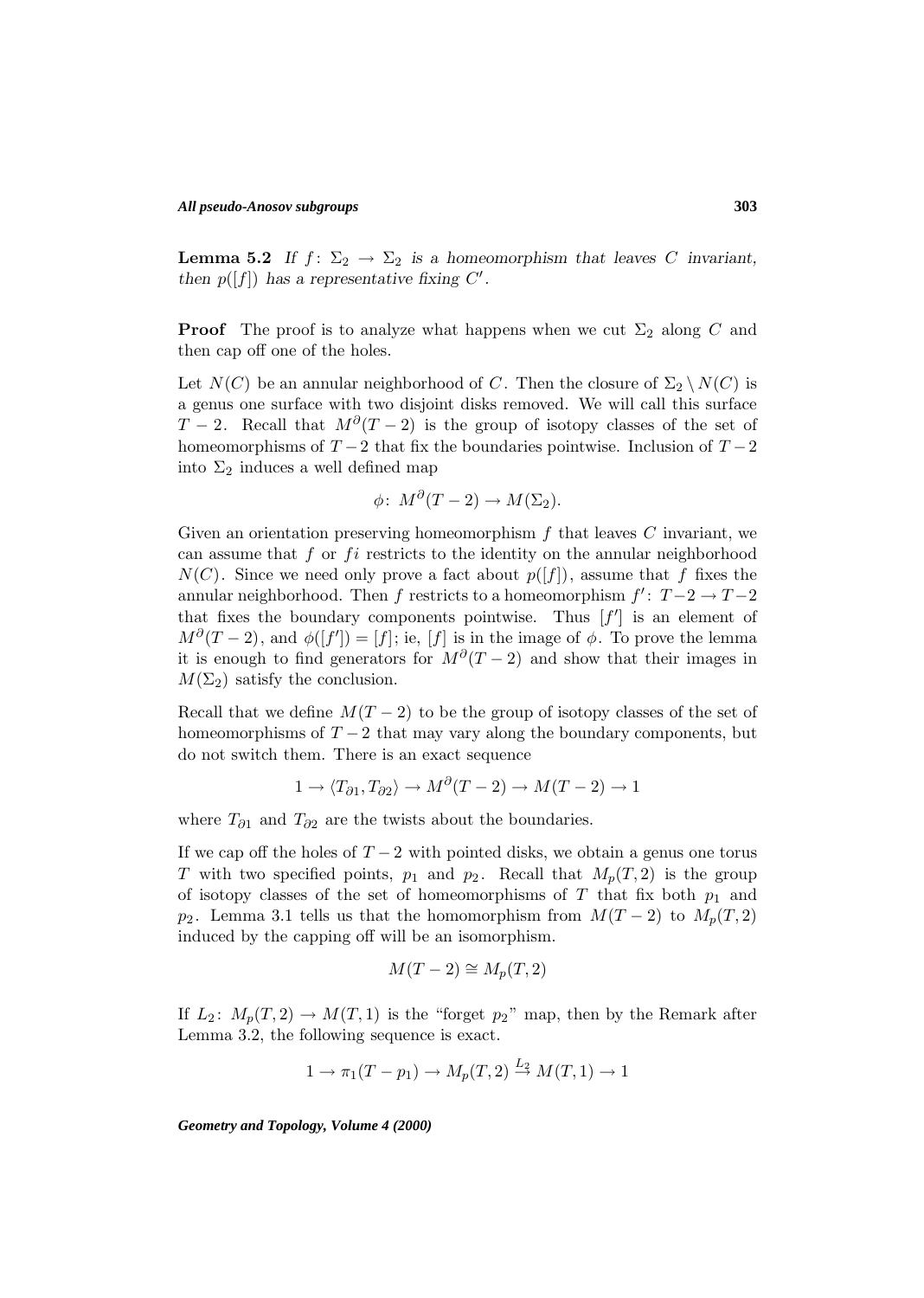**Definition 5.1** The image of a standard generator of  $\pi_1(T - p_1)$  in  $M_p(T, 2)$ is a double Dehn twist, that is, a pair of Dehn twists in opposite directions on curves immediately to either side of some simple closed curve representing the generator [5].

Each of these double Dehn twists is isotopic to the identity by an isotopy which fixes  $p_1$  but lets  $p_2$  move about; the tracks of  $p_2$  under these isotopies represent the corresponding elements of  $\pi_1(T - p_1)$ .

If we let a and b be the standard generators for  $\pi_1(T - p_1)$ , then we define  $TT_a$  and  $TT_b$  as the images of a and b.

 $M(T, 1)$  is generated by Dehn twists  $[T_m]$  and  $[T_l]$  along the meridian and longitude of the punctured torus. Thus  $M_p(T, 2)$  is generated by  $[TT_a]$ ,  $[TT_b]$ ,  $[T_n]$ , and  $[T_l]$ . See Figure 3. We will denote the preimages of these isotopy classes in  $M^{\partial}(T-2)$  by  $[T\overline{T}_a], [\overline{T} \overline{T}_b], [\overline{T}_m],$  and  $[\overline{T}_l]$ . These, and  $[T_{\partial 1}]$  and  $[T_{\partial 2}],$ generate  $M^{\partial}(T-2)$ .

We can easily see that the images of these mapping classes in  $M(\Sigma_2)$  all project down to mapping classes of the sphere with representatives that fix  $C'$ .  $\Box$ 

**Lemma 5.3** *If*  $f: \Sigma_2 \to \Sigma_2$  *is a homeomorphism that leaves* S *invariant, then*  $p([f]^2)$  has a representative fixing  $S'$ .

**Proof** Again, we cut along S and analyze the result.

Let  $T_1 - 1$  and  $T_2 - 1$  be the closures of the components of  $\Sigma_2 \setminus S$ . Then the mapping class groups  $M^{\partial}(T_1-1)$  and  $M^{\partial}(T_2-1)$  are generated by Dehn twists along their meridians and longitudes and by Dehn twists along their boundaries. Again, there is a well defined map

$$
\phi\colon M^{\partial}(T_1-1)\times M^{\partial}(T_2-1)\to M(\Sigma_2),
$$

and the images of the generators project down to isotopy classes in  $M(S^2, 6)$ that have representatives fixing  $S'$ .

Given a homeomorphism  $f$  that leaves  $S$  invariant,  $f$  either switches the two components of  $\Sigma_2 - S$ , or it does not. In either case,  $f^2$  cannot switch the two components of  $\Sigma_2 - S$ . Thus we can assume that  $f^2$  fixes an annular neighborhood of S. Therefore  $f^2$  induces maps  $f'$  and  $f''$  on  $T_1 - 1$  and  $T_2 - 1$ which fix the boundary, and hence  $[f'] \in M^{\partial}(T_1 - 1)$  and  $[f''] \in M^{\partial}(T_2 - 1)$ . But then  $[f]^2 = \phi([f'] \times [f''])$ .

*Geometry and Topology, Volume 4 (2000)*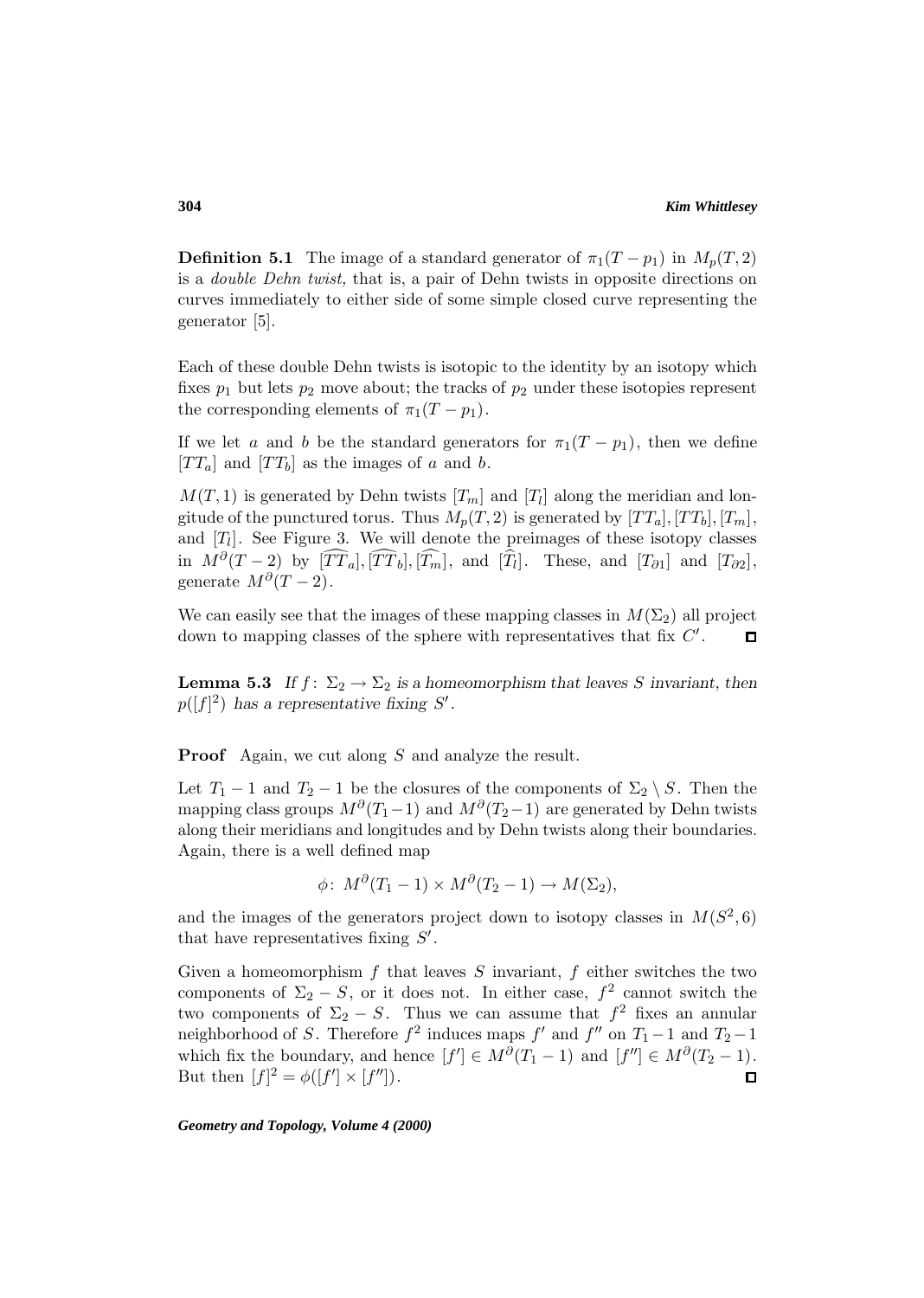#### *All pseudo-Anosov subgroups*



Figure 3: The four maps  $[TT_a], [TT_b], [T_m],$  and  $[T_l],$  and their images in  $M(\Sigma_2)$  and  ${\cal M}(S^2,6)$ 

**Proof of Theorem 5.1** Let  $[f] \in M(\Sigma_2)$  be a reducible mapping class. Then  $[f]$  is conjugate to a mapping class  $[g]$  which must fix one of the following collections of nonintersecting simple closed curves:

- $(1)$  S
- $(2)$  *S* and *C*
- $(3)$   $S, C$ , and another essential non-separating curve
- $(4)$  C
- (5) C and one other essential non-separating curve
- (6) C and two other essential non-separating curves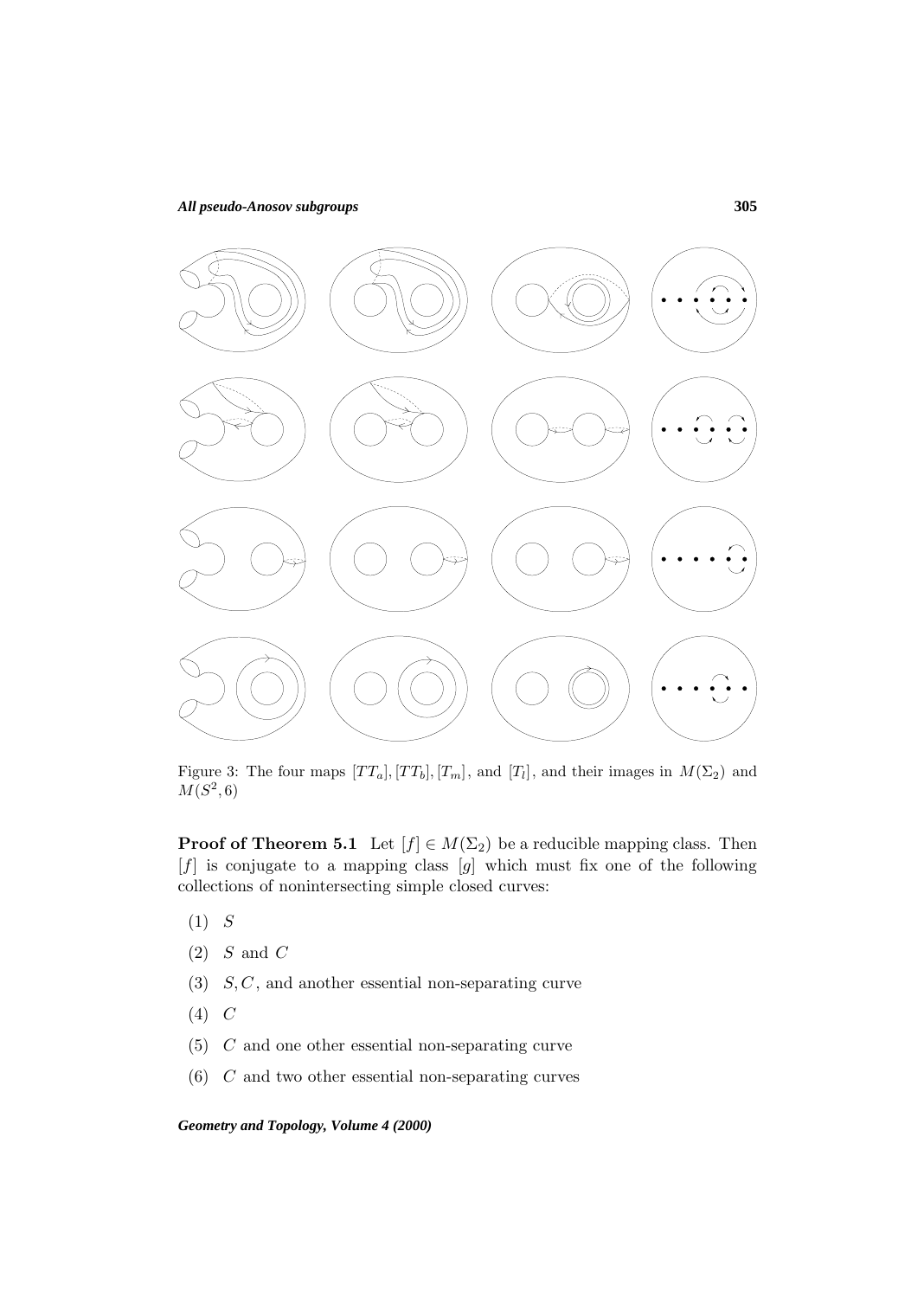In cases 1, 2, and 3, S must be left invariant, since it is the only separating curve. Therefore  $p([g]^2)$  has a representative leaving S' invariant, by Lemma 5.3. In cases 4, 5, and 6, there is some nonzero power k so that  $g^k$  has a representative leaving C invariant. But then  $p([g]^k)$  leaves C' invariant, by Lemma 5.2. Nonzero powers of reducible, periodic, and pseudo-Anosov elements are reducible, periodic, and pseudo-Anosov, repsectively. Therefore, by the classification theorem, in all cases above  $p[g]$  is reducible, and so is  $p[f]$ .

We have shown that reducible elements of  $M(\Sigma_2)$  project to reducible elements of  $M(S^2, 6)$ . Therefore, since  $Br(S^2, 6)$  has no nontrivial reducible elements,  $Br(\Sigma_2)$  also has no nontrivial reducible elements except the involution [i].

### **6 Nontriviality**

In Section 4 we proved that  $Br(S^2, n)$  has no nontrivial periodic or reducible elements. Thus, all of its nontrivial elements are pseudo-Anosov. In Section 5, we proved that the only nontrivial element of  $Br(\Sigma_2)$  that is not pseudo-Anosov is the involution [i]. To rid ourselves of this element, we intersect with the kernel of the usual  $\mathbb{Z}_3$  homology representation,  $\rho: M(\Sigma_2) \to Sp(4, \mathbb{Z}_3)$ .

**Theorem 6.1** (Long [7, page 83]) *The intersection of two nontrivial, noncentral normal subgroups of a mapping class group of a surface is nontrivial.*

Since  $Br(\Sigma_2)$  and ker  $\rho$  are not central, their intersection in  $M(\Sigma_2)$  is nontrivial. As an example of a nontrivial element of  $Br(\Sigma_2) \cap \text{ker } \rho$ , consider the nested commutator

$$
[\Delta^{6}_1, [\Delta^{6}_2, [\Delta^{6}_3, [\Delta^{6}_4, \Delta^{6}_5]]]],
$$

where  $\Delta_i$  are the standard generating Dehn twists on  $\Sigma_2$ . This mapping class is Brunnian, since it projects to

$$
[\sigma_1^6,[\sigma_2^6,[\sigma_3^6,[\sigma_4^6,\sigma_5^6]]]],
$$

which clearly reduces to the identity if any of the six points on the sphere is forgotten. It also acts trivially on homology with  $\mathbb{Z}_3$  coefficients, but it is not null-homologous over  $\mathbb{Z}$ , and so it is not trivial.

Other examples can be easily generated by taking commutators of Brunnian mapping classes and null- $\mathbb{Z}_3$ -homologous elements, or simply by using homology to check that a given Brunnian mapping class is not  $[i]$ . This provides a new source of pseudo-Anosov mapping classes of the genus two torus.

*Geometry and Topology, Volume 4 (2000)*